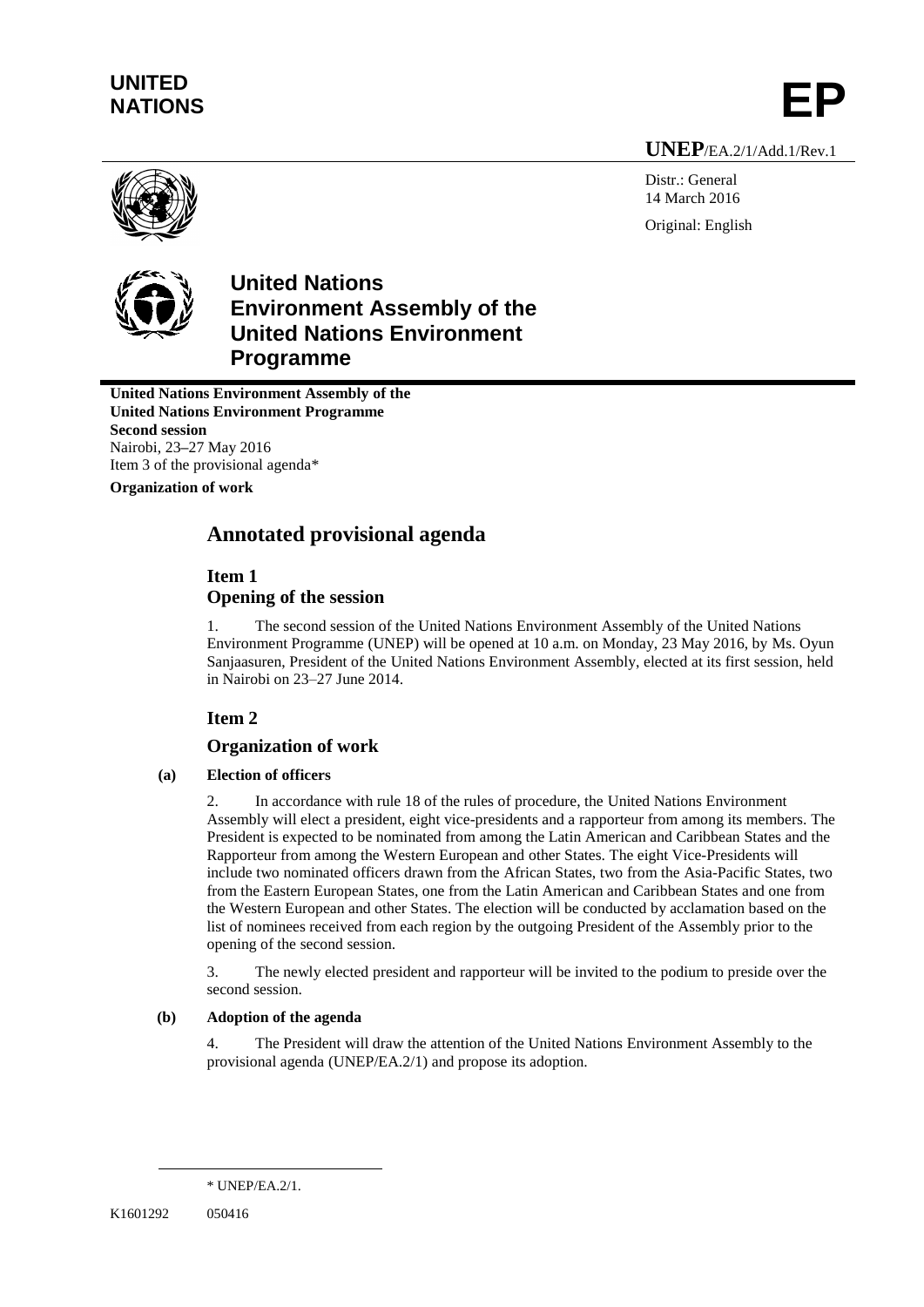#### **(c) Organization of work**

5. In accordance with rule 13 of the rules of procedure, the President will invite the United Nations Environment Assembly to allocate items among its plenary meetings and the meetings of any sessional committees and working parties that may be set up in accordance with rule 61.

6. In the establishment of those committees and working parties, the United Nations Environment Assembly will take into account the proposed organization of work as outlined in the note of the Executive Director on the organization of the second session of the Assembly (UNEP/EA.2/INF/3) and the compilation of draft resolutions prepared by the Committee of Permanent Representatives to the United Nations Environment Programme for consideration and adoption by the Assembly.

# **Item 3**

# **Credentials of representatives**

7. In accordance with rule 17 of the rules of procedure, the Bureau of the United Nations Environment Assembly will report to the Assembly on the credentials of representatives in attendance.

### **Item 4**

#### **International environmental policy and governance issues**

8. Under this item, the United Nations Environment Assembly will consider the following reports of the Executive Director, as mandated by resolutions adopted by the Assembly at its first session or decisions of its predecessor, the Governing Council. Any other issues may also be discussed at the request of the members of the Assembly or the Executive Director.

#### **(a) Illegal trade in wildlife**

Report of the Executive Director on resolution 1/3 on the illegal trade in wildlife (UNEP/EA.2/2)

#### **(b) Science-policy interface**

Report of the Executive Director on resolution 1/4 on the science-policy interface (UNEP/EA.2/3)

#### **(c) Chemicals and waste**

Report of the Executive Director on resolution 1/5 on chemicals and waste (UNEP/EA.2/4)

#### **(d) Marine plastic debris and microplastics**

Report of the Executive Director on resolution 1/6 on marine plastic debris and microplastics (UNEP/EA.2/5)

#### **(e) Air quality**

Report of the Executive Director on resolution 1/7 on strengthening the role of UNEP in promoting air quality (UNEP/EA.2/6)

#### **(f) Ecosystem-based adaptation**

Report of the Executive Director on resolution 1/8 on ecosystem-based adaptation (UNEP/EA.2/7)

#### **(g) Global Environment Monitoring System/Water Programme**

Report of the Executive Director on resolution 1/9 on a revised Global Environment Monitoring System/Water Programme (GEMS/Water) (UNEP/EA.2/8)

#### **(h) Sustainable development and poverty eradication**

Report of the Executive Director on resolution 1/10 on different visions, approaches, models and tools to achieve environmental sustainability in the context of sustainable development and poverty eradication (UNEP/EA.2/9)

#### **(i) Emerging and other relevant issues**

#### **(j) Coordination across the United Nations system on environmental issues**

Report of the Executive Director on resolution 1/11 on coordination across the United Nations system in the field of the environment, including the Environment Management Group (UNEP/EA.2/10)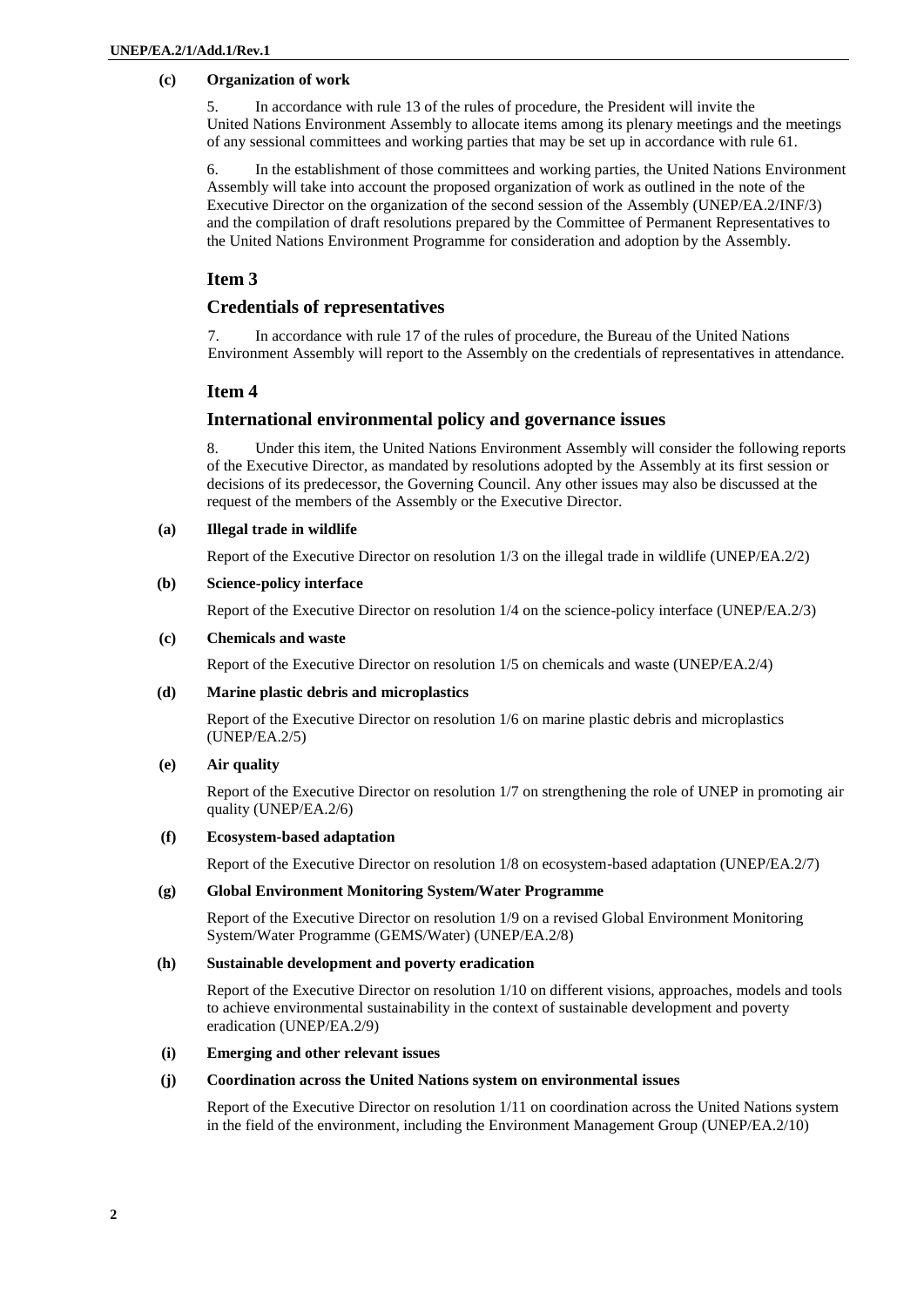#### **(k) Relationship between the United Nations Environment Programme and multilateral environmental agreements**

Report of the Executive Director on resolution 1/12 on the relationship between UNEP and multilateral environmental agreements (UNEP/EA.2/11), with a note by the secretariat on supplementary information on the relationship between UNEP and the multilateral environmental agreements as an addendum to the report (UNEP/EA.2/11/Add.1)

#### **(l) Synergies among the biodiversity-related multilateral environmental agreements**

Report of the Executive Director on enhancing synergies among the biodiversity-related multilateral environmental agreements (UNEP/EA.2/12) in accordance with decision SS.XII/3 of 22 February 2012 of the Governing Council of UNEP, with "Elaboration of options for enhancing synergies among biodiversity-related conventions" as an addendum to the report (UNEP/EA.2/12/Add.1)

#### **(m) Environmental law**

Report of the Executive Director on the midterm review of the Fourth Programme for the Development and Periodic Review of Environmental Law (Montevideo Programme IV) (UNEP/EA.2/13), in accordance with Governing Council decision 25/11 of 20 February 2009

# **Item 5**

# **Medium-term strategy, programme of work and budget, and other administrative and budgetary issues**

9. Under this item, the United Nations Environment Assembly is expected to consider the following reports of the Executive Director with a view to approving the proposed medium-term strategy for 2018–2021 and the programme of work and budget for 2018–2019. The Assembly may also be invited to extend the secretariat's management of certain trust funds and discuss the possibility of shifting the Assembly's even-year session cycle to odd years.

#### **(a) Revisions to the programme of work and budget for the biennium 2016–2017**

Report of the Executive Director on revisions to the programme of work and budget for the biennium 2016–2017 (UNEP/EA.2/14)

#### **(b) Proposed medium-term strategy for 2018–2021**

Report of the Executive Director on the proposed medium-term strategy for the period 2018–2021 (UNEP/EA.2/15)

#### **(c) Proposed programme of work and budget for the biennium 2018–2019**

Report of the Executive Director on the proposed programme of work and budget for the biennium 2018–2019 (UNEP/EA.2/16)

#### **(d) Management of trust funds and earmarked contributions**

Report of the Executive Director on the management of trust funds and earmarked contributions (UNEP/EA.2/17)

#### **(e) Other administrative and budgetary issues**

Note by the Executive Director on the voluntary indicative scale of contributions (UNEP/EA.2/INF/10)

Note by the Executive Director on the corporate memorandums of understanding concerning cooperation between the United Nations Environment Programme and other entities of the United Nations system (UNEP/EA.2/INF/11)

# **Item 6**

#### **Stakeholder engagement**

10. The United Nations Environment Assembly will have before it the report of the Executive Director on the policy on stakeholder engagement (UNEP/EA.2/18), which presents the outcomes of the informal open-ended consultations held by the outgoing President of the Assembly with a view to resolving the outstanding elements of the policy on stakeholder engagement. The Assembly will be invited to consider those outcomes and agree on the new text of the policy for adoption at the concluding plenary.